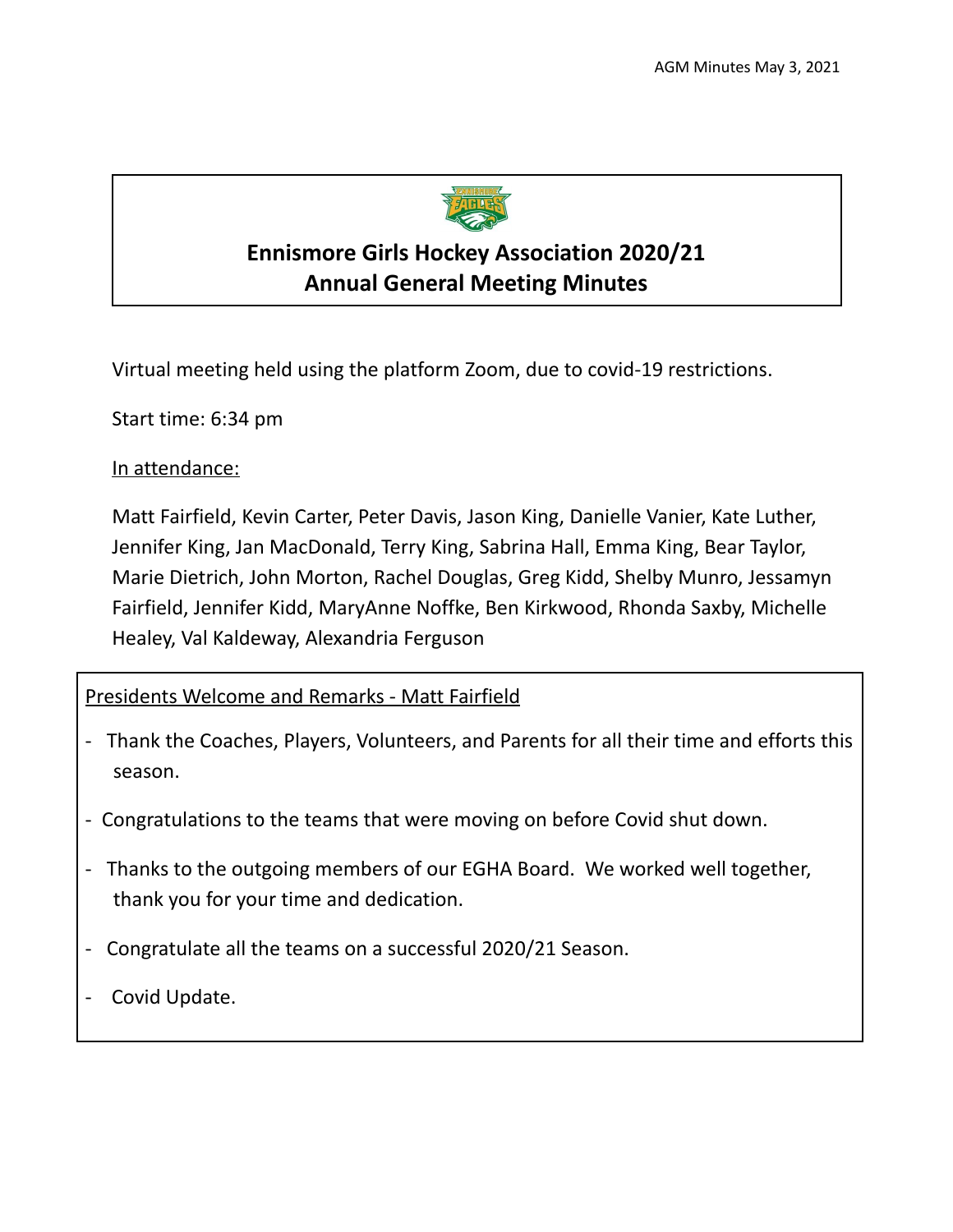o Following Hockey Canada's Lead - It is looking like a modified start to the season. Can open registration June 1 2021. We will be following OWHA and Hockey Canada's lead.

Voting will be done at the end. We will go through all information and will hold a vote at the end.

Quorum - Matt Fairfield

- We need a total number of 18 parents which is (15%) of registered kids in the meeting. [FM2]
- Can move forward, we do have quorum

Reading of the 2020 AGM Minutes - All

Take a minute to go over the minutes. Matt shared the minutes of 2020 AGM meeting. No questions on the minutes.

Motion to accept- Kate

Second by Jason King

All in favor yes

EGHA Player Release Cost after rostering. \$60

o If a player asks to be released after they have been added to an EGHA Roster there will be a \$53 charge which is passed on from OWHA. Each roster move costs EGHA a fair amount of money per season. We would like to limit these costs. The board thinks that it is reasonable for parents to pay the fee if their child is released from EGHA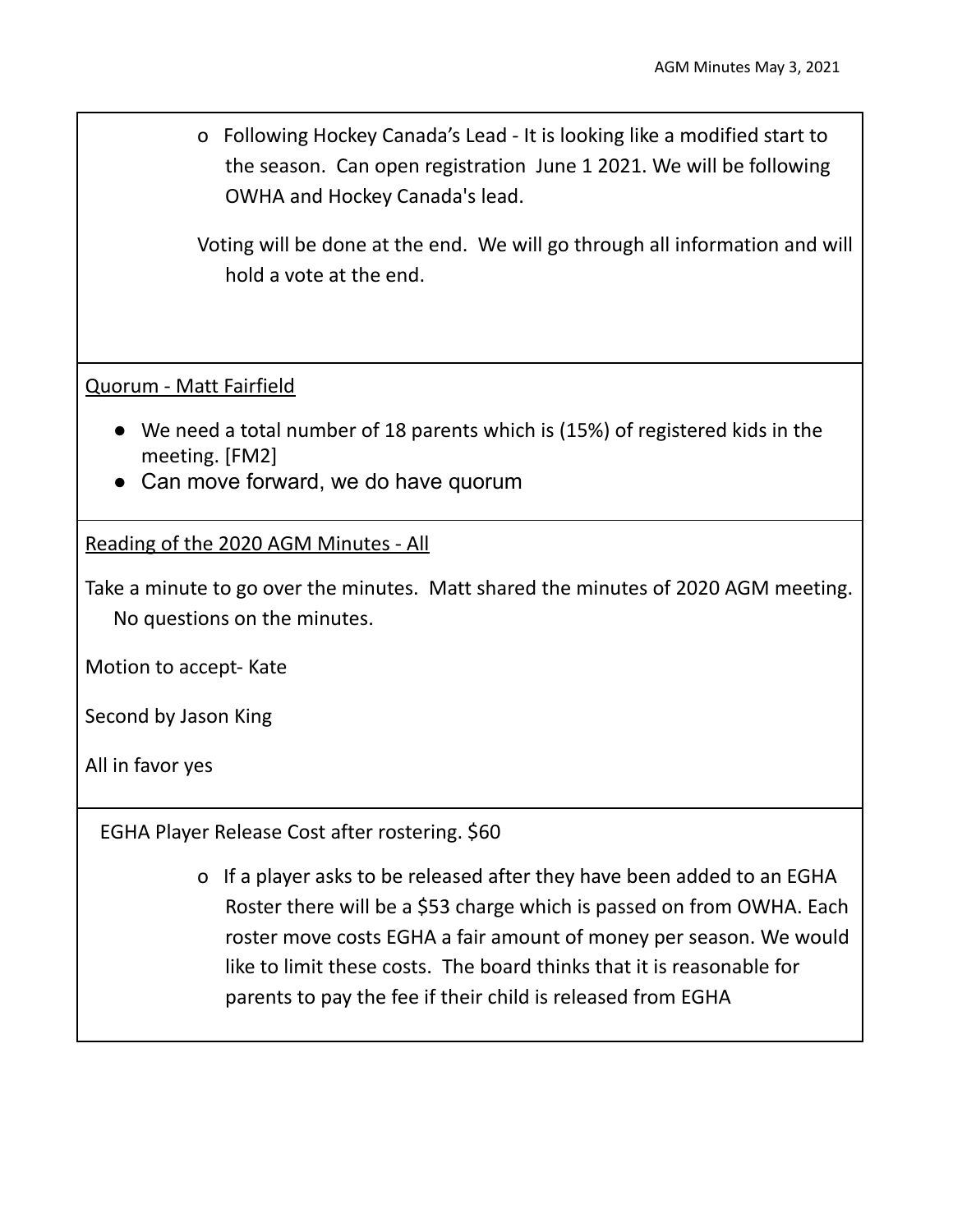## Review AGM Report - All

Volunteer of the Year - We did not do volunteer of the year this year, We hope for its return next year. Thank you to all Volunteers.

## Financial Report - Peter Davis, 2020-2021 Year-end report

- Peter shared the income statement and budget for 2020/2021
- Ice rental, association fees, and referees were the biggest expenses.
- Budgeted a small loss for the year and it came in very close to the budget. Actual loss \$4,516
- Approximately \$60,000 reserve in bank -we have a healthy reserve
- Just over \$10,000.00 of registration deposits are in the account and reflected in the reserve amount above.
- We will budget for 2021/2022 when we have a better idea of what it will look like going forward.
- Leave registration fees the same for 2020/2021 to use some of the reserve

Kate Luther- registration will begin June 1, Credits from current year will be applied at registration if credit was requested at the end of season. Registration is required to play and not automatic. Going forward, we will register everyone at base (\$560 player and \$280 goalkeeper) . If there is tiered hockey later in the year, payment for players playing tiered hockey will be requested at that time.

Girls who have been in our association or have never registered anywhere before they can register, if they have been a part of an association OWHA will not authorize movement in or out of the association until Sept 1 2020.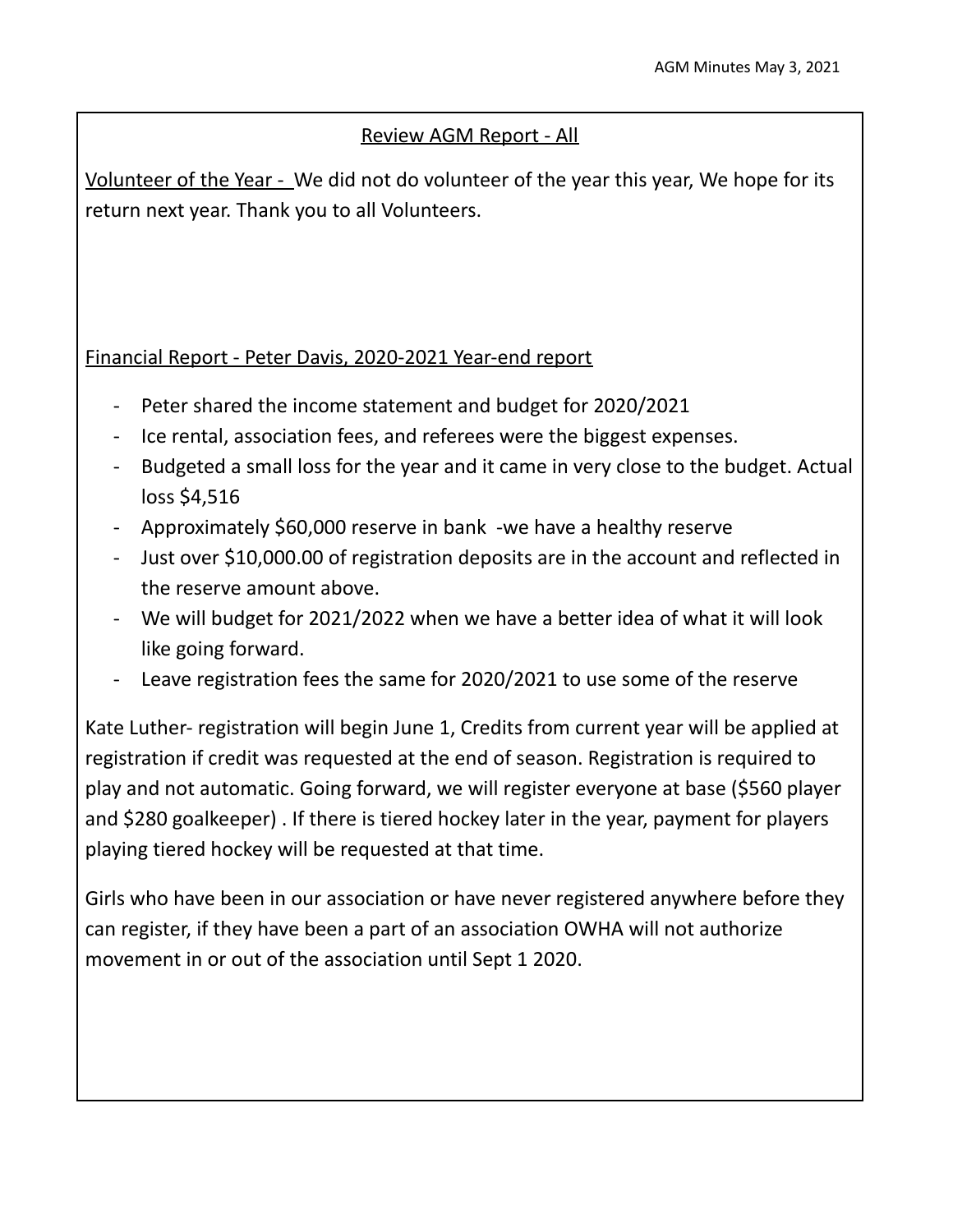Election of Executive Officers 2021-2022 -

President- 2 year term -Matt Fairfield nominated and accepted, motioned by Peter, second by Terry, all in favour-yes (no other nominations)

Coaching Director – 2 year term

Communication/IT Director – 2 year term - Rachel Douglas, motioned by Matt Fairfield (no other nominations)

Secretary – 2 year term - Danielle Vanier nominated and accepted, motioned by Matt Fairfield, second by Kate, all in favour-yes (no other nominations)

Fundraising – 2 year term- Jessamyn Fairfield nominated and accepted, motioned by Danielle Vanier, second by Rhonda, all in favour- yes (no other nominations)

Equipment Manager – 2 year term- Terry King nominated and accepted, motioned by Matt Fairfield, second by Kevin, all in favour-yes (no other nominations)

If they are not filled we will have to seek out someone who will fill the roles above.

### Q&A EGHA Panel - All

● With association being incorporated we are supposed to have financials looked at by an outside accountant and approved in the AGM and voted on by membership, are we doing that? Yes, they were emailed out in the second package as they were not ready for the first package and were sent through late, they will be posted online tonight. Voting to take place tonight.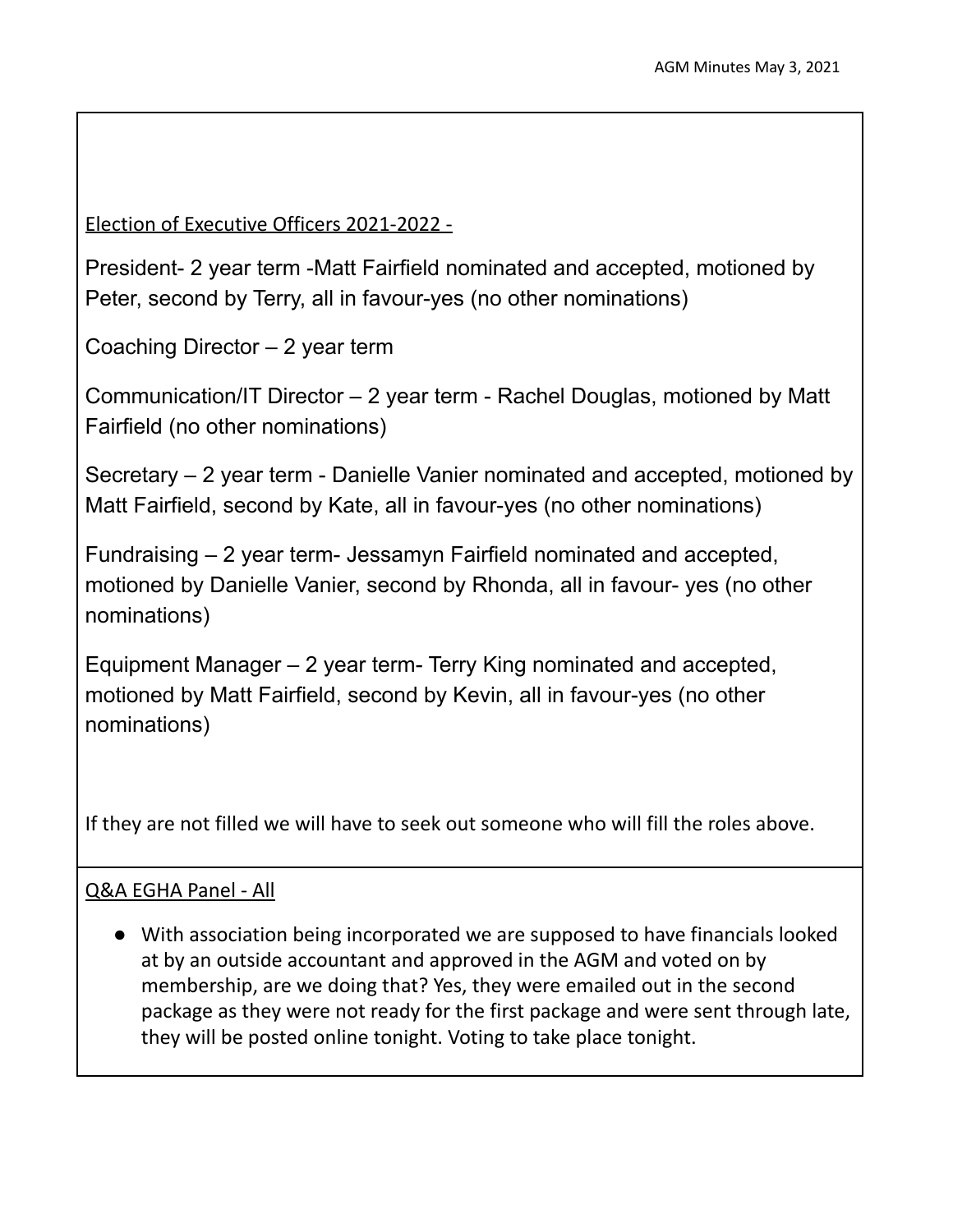Motion to approve reviewed financial statements for 2020 - Marie

Seconded by Sabrina

All in Favour yes

General Information - Matt Fairfield

Thank you to our sponsors.

Coaches for next year: Not sure how things are going to look for the upcoming season, we will have to discuss coaches at a later date.

Open Positions:

President- 2 year term (Matt Fairfield, Nominated/accepted)

Coaching Director – 2 year term-

Communication/IT Director – 2 year term-

Secretary – 2 year term (Danielle Vanier, nominated/accepted)

Fundraising – 2 year term (Jessamyn Fairfield, nominated/accepted)

Equipment Manager – 2 year term- (Terry King, nominated/accepted)

Motion to accept all of the verbal reports and decisions discussed Motion to accept - Val Seconded - Terry King All in favour yes